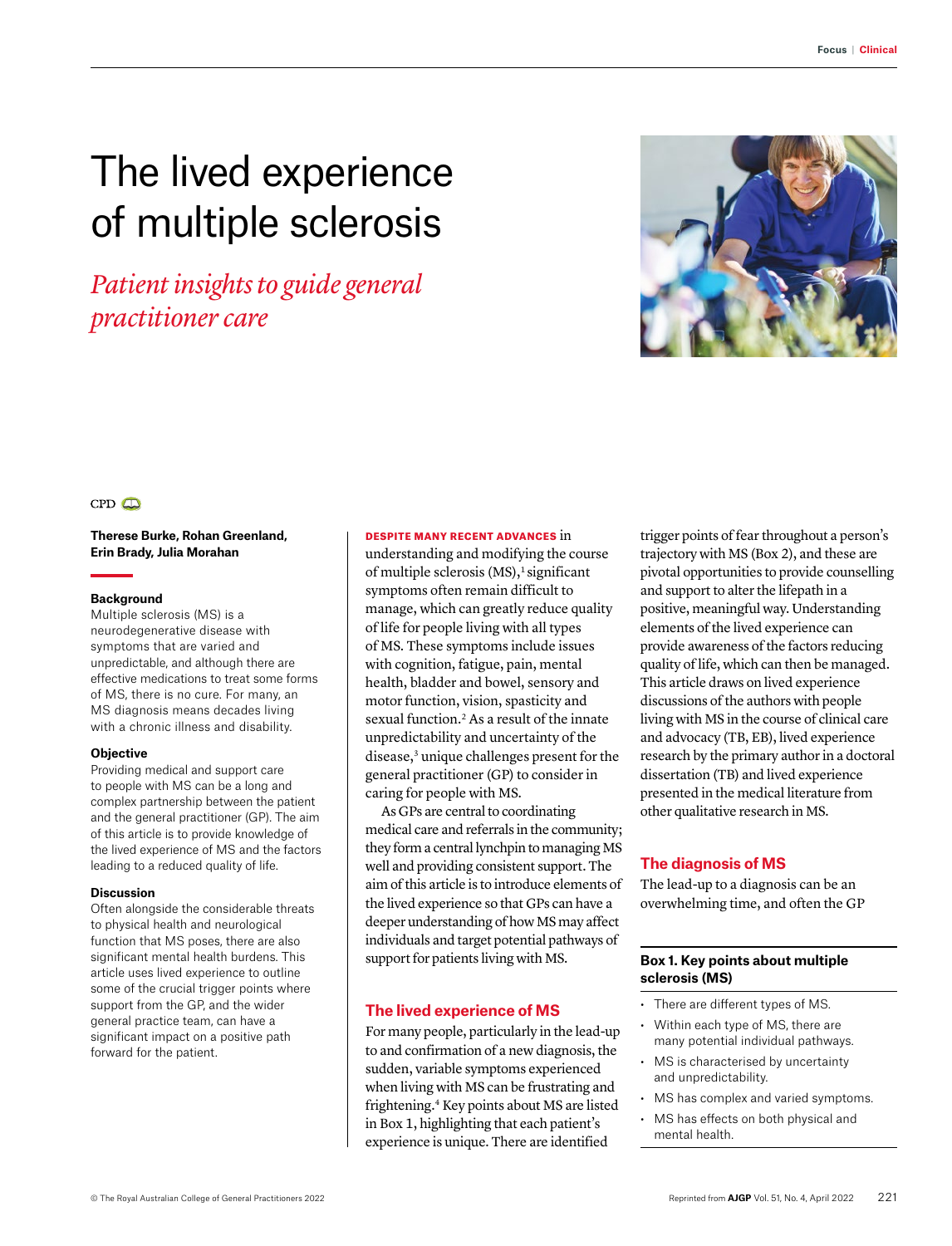is the key healthcare provider (HCP) at this time of unusual symptoms before an MS diagnosis. Adding to the complexity for GPs is that it can be hard for patients to differentiate some MS symptoms from more common conditions.5 Motor symptoms can be more obvious, but many symptoms of MS can be intermittent, invisible and sensory in nature and more difficult to localise.<sup>6</sup> Diagnosis can be a devastating blow or a relief, depending on what other potential diagnoses are being considered and the type of MS diagnosed.7 The trauma of diagnosis can be remembered for decades afterwards, the emotions it embodies are vivid and deep-rooted.8 The diagnosis of progressive MS can be particularly overwhelming, with few treatment options and progressive neurological deterioration requiring more supportive care in the community and at an earlier stage.

Communication and discussion of an MS diagnosis is potentially an opportunity for the HCP to strengthen emotional ties with the patient, despite prevailing sorrow and concerns.9 This may necessitate a focus by the GP on

## **Box 2. Key trigger points for fear, where extra support may be required**

- Lead-up to diagnosis
- Time of diagnosis and immediate aftermath
- When considering disclosure of diagnosis to others
- Initial disease-modifying therapy (DMT) decisions; later switching of DMTs
- Pre, peri and postpartum period
- Transitioning from relapsing remitting multiple sclerosis to secondary progressive multiple sclerosis
- Time of relapse and recovery
- Change in symptoms or intensity
- Premature loss of employment, responsibilities or career path
- Progression of disease and accumulation of disability
- Recommendation of assistive devices such as walking sticks and wheelchair
- Change in relationship status, including loss of partner, carer or significant support

mental health strategies and wellbeing, especially during the adjustment phase, during which people with MS can experience significant fear and distress. People often report overwhelming thoughts of being confined to a wheelchair,<sup>10</sup> which, for some, may be unlikely depending on their type of MS. For people diagnosed with progressive forms of MS, both the emotional and practical aspects of supportive care need addressing early in the diagnosis.11 It is also important to realise that for a similar level of disease measured objectively by electrophysiological and radiological tests, people may have vastly different levels of disability, and this may require open discussion.

# **Disclosing the diagnosis and employment**

Disclosure is a major issue for people with MS, with significant worries about employment and stigma.<sup>7,12</sup> People with MS often conceal their diagnosis to help maintain their sense of identity<sup>13</sup> and avoid being labelled as disabled.14 People with MS also often worry about their ability to provide for their family and the potential loss of employment.<sup>15</sup> Engagement by the GP with counselling options can be crucial to future decisions and pathways at this significant point in time.

# **Managing loss and uncertainty**

Many feelings of loss accompany living with MS, not just after diagnosis, but throughout life. This includes feelings relating to the loss of paid employment, career opportunities, leisure and recreation activities, social interactions, relationships and future certainty in life.12 Gaining a sense of control in the face of daily uncertainty demands ongoing self-surveillance, evaluation and reconciliation of fluctuating MS symptoms with management strategies.<sup>16</sup> The implications of these concepts of loss for the GP include appropriate referrals to help manage these emotions and incorporating the concept of uncertainty into care options.

# **Dealing with multiple, complex and invisible symptoms**

Symptoms of MS can vary greatly depending on the part of the CNS affected. Invisible symptoms including fatigue, depression, anxiety, incontinence and cognition issues can cause significant upheaval in the lives of people with MS<sup>17</sup> and commonly lead to reducing or ceasing employment.<sup>18,19</sup> Affecting more than 80% of people with MS,<sup>20</sup> physical and mental fatigue consistently feature as the invisible symptoms that are highly debilitating and resistant to management, creating a negative influence on life.12 Invisible symptoms also result in people with MS not feeling validated by others and questioning the legitimacy of the illness.<sup>7,17</sup> Raising awareness of invisible symptoms, openly discussing their impact and providing appropriate management strategies can greatly improve quality of life.

Sexual health issues are also prevalent in MS, particularly with fear of rejection, $21$ and sexual needs may change after diagnosis, with reports that this is not routinely addressed by HCPs because of lack of time and a perception that it is not as important as other symptoms.22 However, setting up a support network, providing resources early and approaching the topic consistently and regularly can have many positive effects.

Depression, anxiety, worry, fear and despair can all feature in living with MS, sometimes as a more fulminant symptom than the neurological symptoms, threatening treatment compliance and adherence.7 Dealing with the early signs of cognitive issues can also present special challenges for the patient, family and GP. It is imperative to help the patient develop a toolkit of skills to deal with the unpredictable years ahead. Additionally, the National Disability Insurance Scheme (NDIS) can be helpful, even in the early years of living with MS, to provide financial assistance with therapies to maintain quality of life, mental health and/or employment.

# **Surplus suffering**

Although there are many stories of outstanding support from HCPs in MS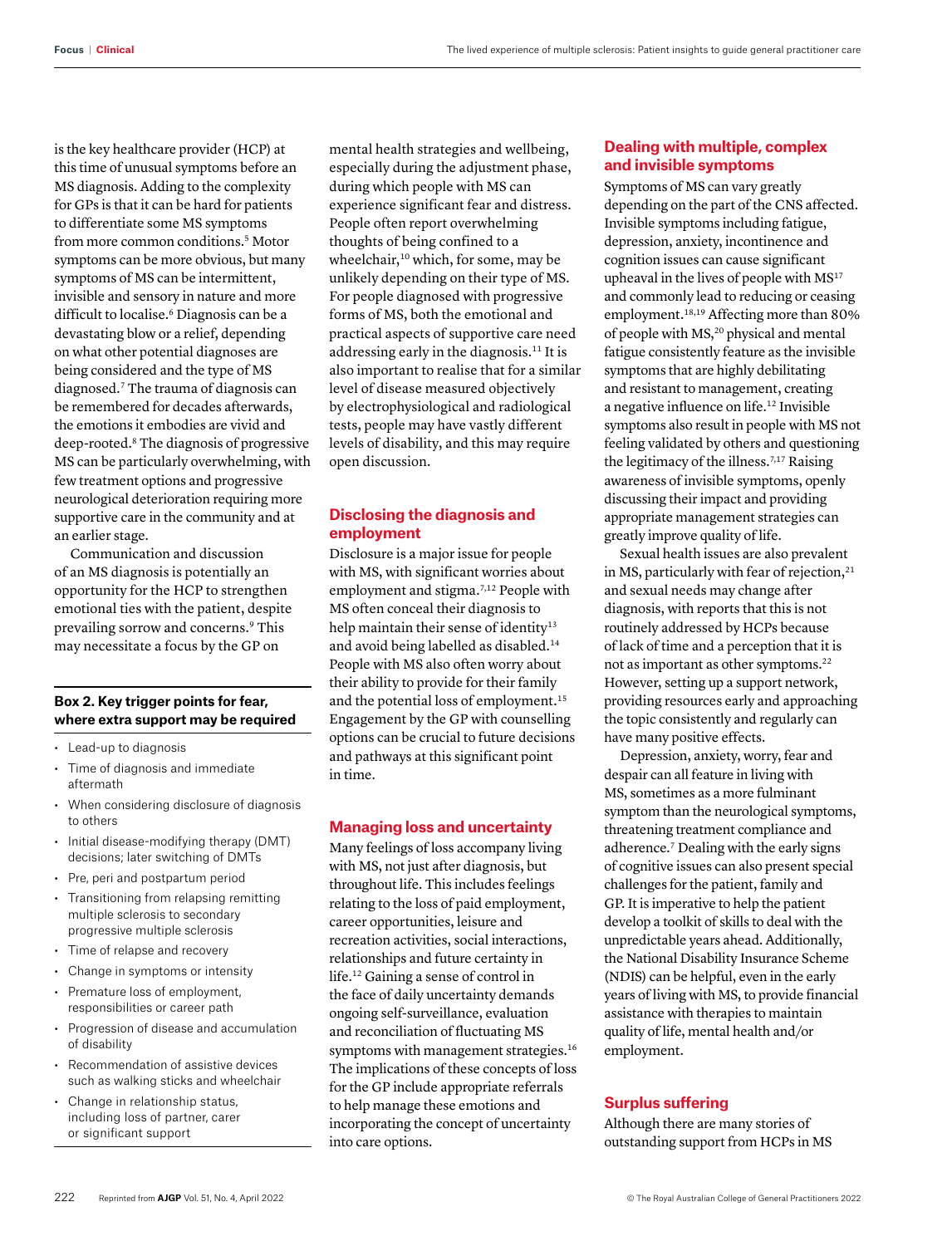care, lived experience studies have reported further suffering in addition to the burden of living with MS.23 'Surplus suffering' is distress experienced by people with MS over and above suffering from the existing physical, emotional and mental burdens of the disease. It is often caused by the actions of others, including HCPs, the healthcare system, family, friends or community.23 It commonly presents in MS as brushing off vague or invisible symptoms by HCPs (pre and post diagnosis of MS) and misunderstanding or underappreciation of invisible symptoms by family, friends and work colleagues. If the road to diagnosis has been a long and arduous one, there may be some negativity experienced by the patient and reflected back to the GP. This should be addressed early and acknowledged, providing an opportunity for active engagement and frank discussion about the difficulties with diagnosis. Additionally, the GP may be the person the patient turns to when feeling the mental health threats that may arise after experiencing surplus suffering at the hands of others, both medical and non-medical sources. The GP can offer understanding, counselling or psychological referrals as a key to moving forward, developing self-management skills and a more positive future.

#### **Treatments for MS**

Despite the availability of highly effective disease-modifying therapies, the side-effect profile of some medications can cause significant fear for patients and requires careful safety monitoring.3 Vigilant communication and providing the reasoning for tests, as well as handing over some responsibility to the patient for attendance, can help to build self-efficacy and engagement with the care plan. If people with MS do not see benefit from treatments, they often turn to self-care, self-treatment and complementary and alternative therapies,<sup>24</sup> and the GP may see this regularly in practice. Connecting the patient with a specialist MS neurologist and allied healthcare team who can offer multidisciplinary care can provide valuable opportunities for the patient and be a source of support for the GP.

# **Maintaining health and wellness; regaining control**

Despite the concerns discussed in this article, most people with MS express a determination to adapt to MS,<sup>25</sup> which presents an excellent opportunity for GPs to collaborate with the patient to maintain wellness in all areas of health, not just MS.26 This extends to a greater understanding of the disease and may require some guidance to connect with MS organisations, support groups and adjustments to modifiable lifestyle factors to promote health and wellbeing.27 MS Australia provides an electronic hub of information, support and information.

Fear points can be times when excess worry and concern can override positive advances made when living with MS (Box 2). Being aware of these times and the potential need for extended or new support and resources is critical to managing MS well at the general practice level. As the patient vignette in Box 3 shows, people with MS want to live, not just exist, and a supportive GP can be crucial to living well. There is scarce literature addressing end-of-life care concerns in MS, but as with all chronic illness, the GP is an integral part of this discussion, regardless of the level of disability or positioning of the patient on the overall disease trajectory.

#### **Conclusion**

While it is not feasible in the general practice setting to ask about the extensive lived experience of every patient, asking the right questions to bring to light the most pressing worries and concerns may significantly improve the quality of life of people living with MS. The day of diagnosis is a critical event, and care focusing on support and managing the adjustment period with the GP can have

#### **Box 3. Patient vignette by Erin**

In 1997, I was an incredibly fit and healthy 18-year-old who had spent their life outdoors, playing every sport I could, bushwalking and hiking, rock climbing and white-water rafting. I was looking towards a bright future, which was limited only by my imagination. The possibilities were endless. Little did I know that the universe had different ideas and that intermittent feelings of numbness and tingling would turn out to be something much more sinister. By the age of 21 years, a diagnosis of multiple sclerosis (MS) was confirmed, but what did that mean?

Was I fully prepared for what my life would now look like? My hopes and dreams were crushed in an instant. Was I prepared for what would happen 20 years down the track? The short answer is no. How can you ever be prepared for an illness that plays by its own rules? An illness that goes up and down and round and round, and never knowing if tomorrow you will be able to walk? And at some points in this journey that is exactly what would occur: the pain, the fatigue, the cognitive failures, the inability to walk, where getting dressed would resemble an Olympic sport. These things I did not know, or even begin to comprehend.

My neurologist saw in me a strength that I would need, not only as I navigated into adulthood with a chronic illness, but a strength I would need as I came to the realisation of just what I had. One general practitioner (GP) told me, 'you'll be fine, they'll have a cure in 10 years'. I didn't sense there would be more assistance beyond that. An encounter with a radiologist felt dismissive and condescending, leaving me wondering what was wrong with me and questioning the symptoms I was feeling. The neurologist got me through. These were my first medical encounters on the very long road of MS treatment.

I later moved to the 'big smoke' and found another GP, who was a godsend. A woman who would continue to be my GP for 15 years. She was there every step of the way from those notso-fun interferons, through to the frightening disease-modifying therapies Tysabri, Tecfidera, Lemtrada, through the horrible and costly side effects and then finally on to Ocrevus. She saw me as my own person, not as someone who just had MS. Not every symptom was automatically assumed to be from MS. I was someone who had injured their knee playing sport. I was someone who just had a cold. She was my GP who willing to think outside the square, who was interested in neuroplasticity, someone who listened to my questions, my goals, my concerns and helped make my life worth more than a mere statistic. A GP whose support, encouragement and belief helped me to really live, not just exist.